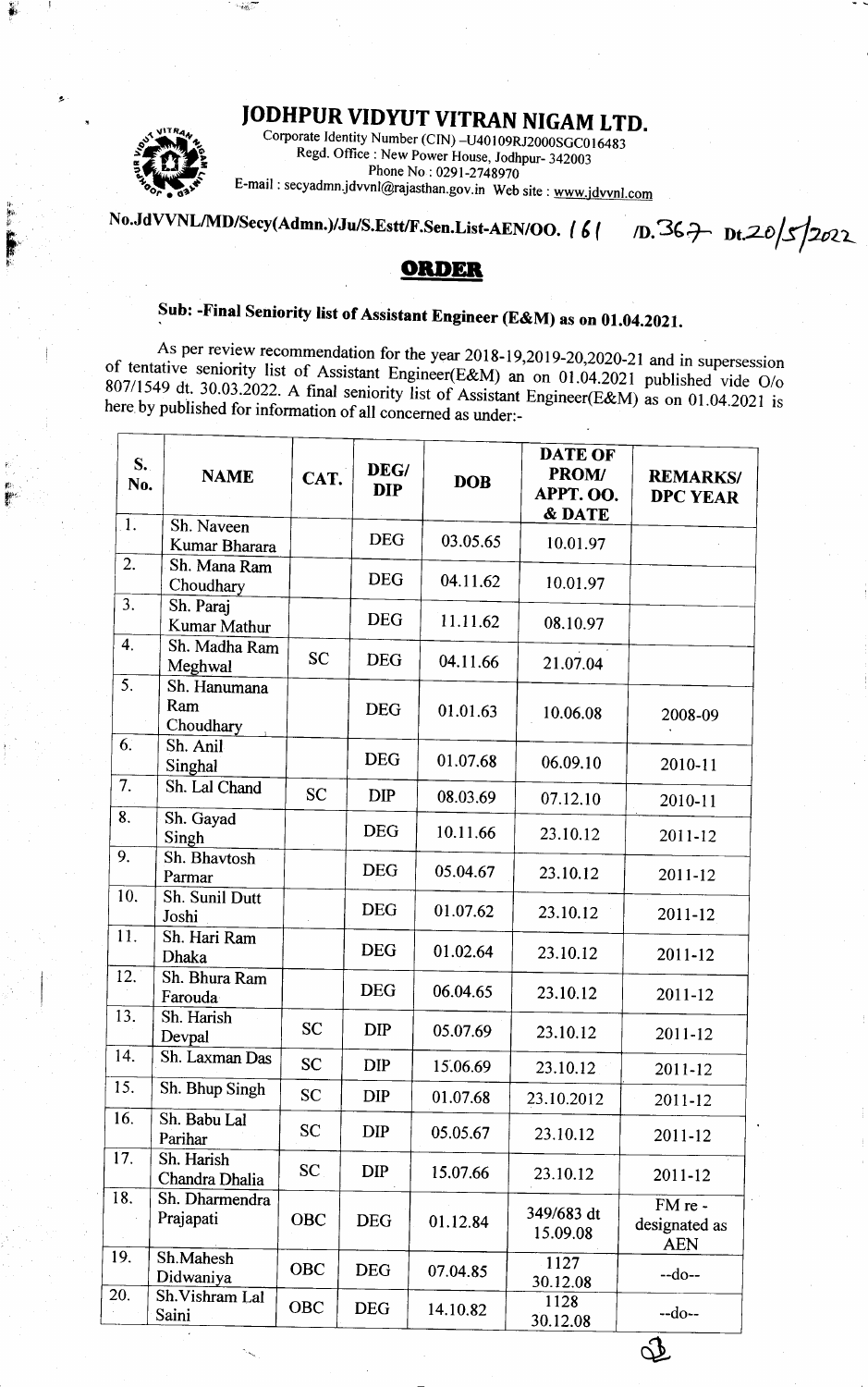|     | S.<br>No. | <b>NAME</b>                         | CAT.       | DEG/<br><b>DIP</b> | <b>DOB</b> | <b>DATE OF</b><br>PROM/<br>APPT. OO.<br><b>&amp; DATE</b> | <b>REMARKS/</b><br><b>DPC YEAR</b> |
|-----|-----------|-------------------------------------|------------|--------------------|------------|-----------------------------------------------------------|------------------------------------|
|     | 21.       | Ms.Ruchi<br>Bhansali                | <b>GEN</b> | <b>DEG</b>         | 26.12.84   | 1126<br>30.12.08                                          | $-do-$                             |
|     | 22.       | Sh.Manoj<br>Kumar Deora             | <b>SC</b>  | <b>DEG</b>         | 22.01.83   | 648<br>15.08.09                                           | $-do-$                             |
|     | 23.       | Sh. Ashok<br>Kumar Trivedi          |            | <b>DEG</b>         | 01.07.65   | 23.10.12                                                  | 2012-13                            |
|     | 24.       | Sh. Alpu Ram<br>Choudhary           |            | <b>DEG</b>         | 01.05.71   | 23.10.12                                                  | 2012-13                            |
|     | 25.       | Sh. Kulveer<br>Singh Sandhu         |            | <b>DEG</b>         | 27.10.62   | 23.10.12                                                  | 2012-13                            |
|     | 26.       | Sh. Raj Kumar<br>Soni               | <b>OBC</b> | <b>DEG</b>         | 01.03.69   | 23.10.12                                                  | 2012-13                            |
|     | 27.       | Sh. Bhupendra<br>Bohra <sup>®</sup> |            | <b>DEG</b>         | 30.09.69   | 23.10.12                                                  | 2012-13                            |
|     | 28.       | Sh. Bhupendra<br>Singh              | <b>OBC</b> | <b>DEG</b>         | 21.05.71   | 23.10.12                                                  | 2012-13                            |
|     | 29.       | Sh. Manish<br>Mathur                |            | <b>DEG</b>         | 17.10.69   | 23.10.12                                                  | 2012-13                            |
|     | 30.       | Sh. Arvind<br>Kumar<br>Gadhwal      |            | <b>DEG</b>         | 03.05.68   | 23.10.12                                                  | 2012-13                            |
|     | 31.       | Sh. Abdul<br>Kalam                  |            | <b>DIP</b>         | 15.06.61   | 23.10.12                                                  | 2012-13                            |
|     | 32.       | Sh. Lal Singh<br>Shekhawat          |            | <b>DIP</b>         | 24.03.63   | 23.10.12                                                  | 2012-13                            |
|     | 33.       | Sh. Devanand<br>Dhankani            |            | <b>DIP</b>         | 17.08.61   | 23.10.12                                                  | 2012-13                            |
|     | 34.       | Sh. Bhagirath<br>Singh Senkhu       |            | <b>DEG</b>         | 05.08.67   | 03.09.13                                                  | 2013-14                            |
|     | 35.       | Sh. Dinesh<br>Mathur                |            | <b>DEG</b>         | 12.06.66   | 03.09.13                                                  | 2013-14                            |
|     | 36.       | Sh. Manoj<br>Kumar Goyal            |            | <b>DEG</b>         | 29.08.70   | 03.09.13                                                  | 2013-14                            |
|     | 37.       | Sh. Sita Ram                        |            | <b>DEG</b>         | 08.01.69   | 03.09.13                                                  | 2013-14                            |
|     | 38.       | Sh. Pabu Ram<br>Siyag               |            | <b>DEG</b>         | 01.07.71   | 03.09.13                                                  | 2013-14                            |
|     | 39.       | Sh. Nimba Ram                       |            | <b>DEG</b>         | 12.01.68   | 03.09.13                                                  | 2013-14                            |
|     | 40.       | Sh. Shakti<br><b>Singh Rathore</b>  |            | <b>DEG</b>         | 02.10.72   | 03.09.13                                                  | 2013-14                            |
|     | 41.       | Sh. Shazad<br>Khan                  |            | <b>DEG</b>         | 15.10.65   | 03.09.13                                                  | 2013-14                            |
|     | 42.       | Sh. Girdhari Lal<br>Jat             |            | <b>DEG</b>         | 10.03.67   | 03.09.13                                                  | 2013-14                            |
| 43. |           | Sh. Narayan Lal<br>Suthar           |            | <b>DEG</b>         | 01.07.67   | 03.09.13                                                  | 2013-14                            |
| 44. |           | Sh. Mahesh<br>Kumar Bohra           |            | <b>DEG</b>         | 01.07.71   | 03.09.13                                                  | 2013-14                            |
| 45. |           | Sh. Sanjay<br>Kumar Mangal          |            | <b>DEG</b>         | 02.10.69   | 03.09.13                                                  | 2013-14                            |
| 46. |           | Sh. Mahesh<br>Kumar Bhati           | <b>SC</b>  | <b>DEG</b>         | 18.05.81   | 03.09.13                                                  | $2013 - 14$ .                      |
| 47. |           | Sh. Anil Kumar<br><b>Barwar</b>     | <b>SC</b>  | <b>DEG</b>         | 10.08.78   | .03.09.13                                                 | 2013-14                            |
| 48. |           | Sh. Ajay Kumar<br>Tundwal           | SC         | <b>DEG</b>         | 02.08.79   | 03.09.13                                                  | 2013-14                            |
|     |           |                                     |            |                    |            |                                                           |                                    |

r

an<br>S j:11 tlt. Fi: .n

'iir '&!. ,1.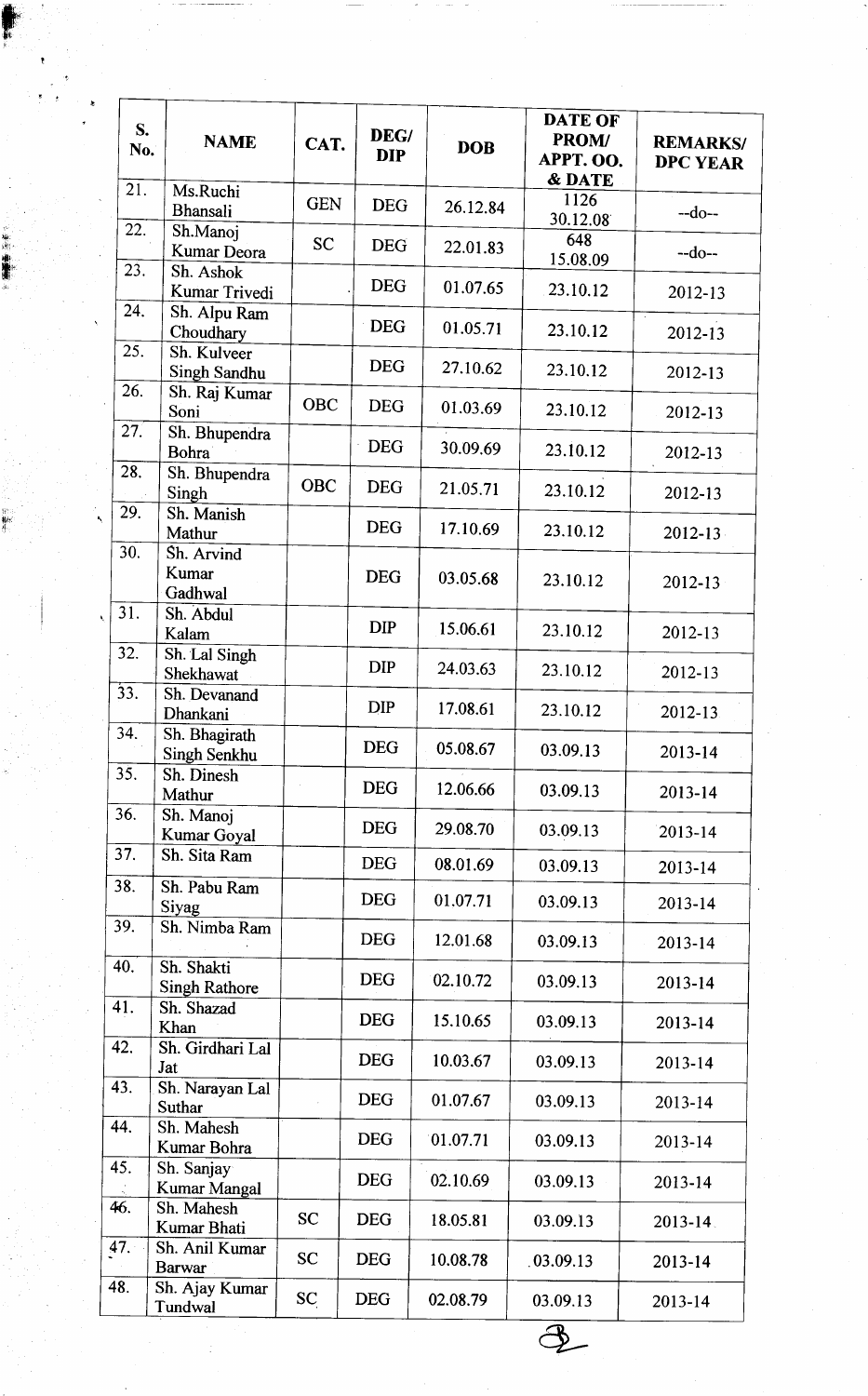|      | S.<br>No. | <b>NAME</b>                         | CAT.       | DEG/<br><b>DIP</b> | <b>DOB</b> | <b>DATE OF</b><br><b>PROM/</b><br>APPT. OO.<br>& DATE | <b>REMARKS/</b><br><b>DPC YEAR</b> |
|------|-----------|-------------------------------------|------------|--------------------|------------|-------------------------------------------------------|------------------------------------|
|      | 49.       | Sh. Mahendra<br>Kumar Meena         | <b>ST</b>  | <b>DEG</b>         | 05.12.81   | 03.09.13                                              | 2013-14                            |
|      | 50.       | Sh. Prakash<br>Chand Meena          | <b>ST</b>  | <b>DEG</b>         | 11.11.82   | 03.09.13                                              | 2013-14                            |
|      | 51.1      | Sh. Vijay Singh<br>Meena            | <b>ST</b>  | <b>DEG</b>         | 02.10.83   | 03.09.13                                              | $2013 - 14$                        |
|      | 52.       | Sh. Ashok<br>Kumar Meena            | <b>ST</b>  | <b>DEG</b>         | 11.03.82   | 03.09.13                                              | 2013-14                            |
|      | 53.       | Sh. Rishikesh<br>Meena              | <b>ST</b>  | <b>DEG</b>         | 20.06.85   | 03.09.13                                              | 2013-14                            |
|      | 54.       | Sh. Vijay Singh<br>Meena            | <b>ST</b>  | <b>DEG</b>         | 01.07.84   | 03.09.13                                              | 2013-14                            |
|      | 55.       | Sh. Rajesh<br>Prasad Meena          | <b>ST</b>  | <b>DEG</b>         | 25.12.84   | 03.09.13                                              | 2013-14                            |
|      | 56.       | Sh. Shiv Ram<br>Meena               | <b>ST</b>  | <b>DEG</b>         | 10.07.86   | 03.09.13                                              | $2013 - 14$                        |
|      | 57.       | Sh. Sanjay<br>Meena                 | <b>ST</b>  | <b>DEG</b>         | 12.11.83   | 03.09.13                                              | 2013-14                            |
|      | 58.       | Sh. Madan Lal<br>Sharma             |            | <b>DIP</b>         | 29.07.61   | 03.09.13                                              | 2013-14                            |
|      | 59.       | Sh. Bhaga Ram<br>Pediwal            |            | <b>DEG</b>         | 26.05.68   | 01.10.13                                              | 2013-14                            |
|      | 60.       | Sh. Jaipal Singh<br>Choudhary       |            | <b>DEG</b>         | 10.05.70   | 01.10.13                                              | 2013-14                            |
|      | 61.       | Sh. Jogendra<br>Singh               | <b>SC</b>  | <b>DEG</b>         | 20.10.83   | 01.10.13                                              | 2013-14                            |
|      | 62.       | Sh. Bhanwar<br>Ram<br>Choudhary     |            | <b>DEG</b>         | 16.08.72   | 13.12.13                                              | 2013-14                            |
| 63.  |           | Sh. Radhey<br>Shyam Tak             |            | <b>DEG</b>         | 01.07.69   | 13.12.13                                              | 2013-14                            |
| 64.  |           | Sh. Suresh<br>Kumar Sethia          |            | <b>DEG</b>         | 10.04.72   | 13.12.13                                              | 2013-14                            |
|      | 65.       | Sh. Mahipal<br><b>Singh Parihar</b> | PwBD       | <b>DEG</b>         | 28.06.71   | 13.12.13                                              | 2013-14                            |
| 66.  |           | Sh. Arvind Jain                     |            | <b>DEG</b>         | 13.10.71   | 13.12.13                                              | 2013-14                            |
| 67.  |           | Sh. Sonam<br>Dutta                  |            | <b>DEG</b>         | 06.10.69   | 22.08.14                                              | 2014-15                            |
| 68.  |           | Sh. Babu Lal<br>Sirvi               |            | <b>DEG</b>         | 01.01.70   | 22.08.14                                              | 2014-15                            |
| 69.  |           | Sh. Sunil<br>Choudhary              |            | <b>DEG</b>         | 24.08.69   | 22.08.14                                              | 2014-15                            |
| 70.  |           | Sh. Mohd.<br>Abrar Ahmed            | <b>OBC</b> | <b>DEG</b>         | 25.09.67   | 22.08.14                                              | 2014-15                            |
| 71.  |           | Sh. Chetan<br><b>Prakash Suthar</b> | <b>OBC</b> | <b>DEG</b>         | 01.07.66   | 22.08.14                                              | 2014-15                            |
| 72.7 |           | Sh. Budha Ram<br>Vishnoi            |            | <b>DEG</b>         | 01.06.70   | 22.08.14                                              | $2014 - 15$                        |
| 73.  |           | Sh. Jawari Lal<br>Choudhary         |            | <b>DEG</b>         | 21.03.71   | 22.08.14                                              | 2014-15                            |
| 74.  |           | Sh. Satish<br>Chand Sharma          | <b>OBC</b> | <b>DEG</b>         | 17.02.73   | 22.08.14                                              | 2014-15                            |
| 75.  |           | Sh. Girraj<br>Prasad Jajoriya       | <b>SC</b>  | <b>DEG</b>         | 01.07.73   | 22.08.14                                              | 2014-15                            |
|      |           |                                     |            |                    |            |                                                       |                                    |

 $\mathbf{r}$ 

Fdr,

ll, hr' fl!

li.. hts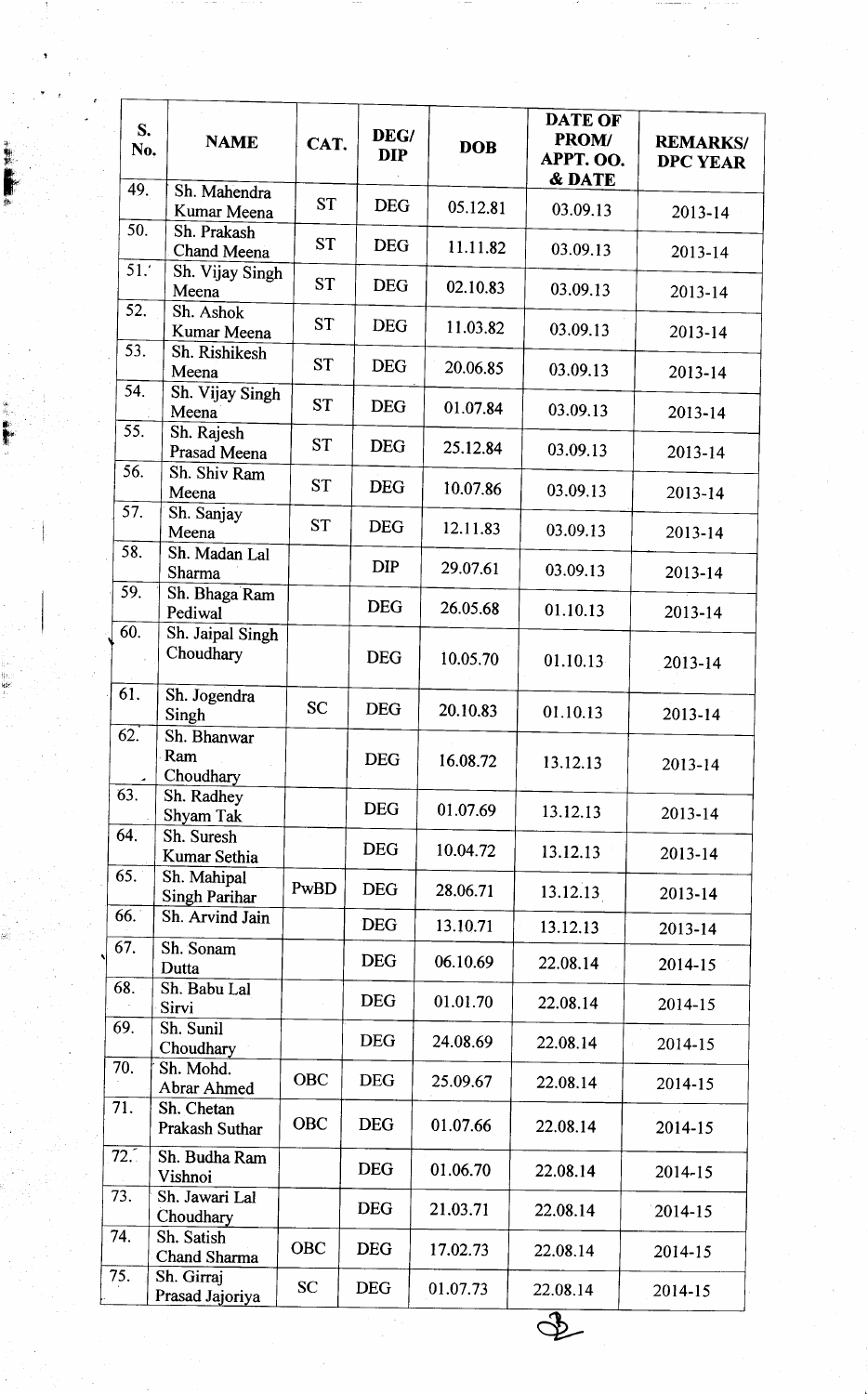| S.<br>No. | <b>NAME</b>                          | CAT.       | DEG/<br><b>DIP</b> | <b>DOB</b> | <b>DATE OF</b><br>PROM/<br>APPT. OO.<br>& DATE | <b>REMARKS/</b><br><b>DPC YEAR</b> |
|-----------|--------------------------------------|------------|--------------------|------------|------------------------------------------------|------------------------------------|
| 76.       | Sh. Mohan Ram<br><b>Baral</b>        | <b>SC</b>  | <b>DEG</b>         | 13.05.84   | 22.08.14                                       | 2014-15                            |
| 77.       | Sh. Manoj<br>Kumar<br>Tungariya      | <b>SC</b>  | <b>DEG</b>         | 10.09.72   | 22.08.14                                       | 2014-15                            |
| 78.       | Sh.Gemra Ram<br>Garg                 | <b>SC</b>  | <b>DEG</b>         | 22.02.80   | 22.08.14                                       | 2014-15                            |
| 79.       | Sh. Ajay Kumar<br>Singh              |            | <b>DEG</b>         | 20.09.71   | 01.09.14                                       | 2014-15                            |
| 80.       | Sh. Sunil Bohra                      |            | <b>DEG</b>         | 05.01.71   | 01.10.14                                       | 2014-15                            |
| 81.       | Sh. Virendra<br>Singh Kavia          | <b>OBC</b> | <b>DEG</b>         | 08.12.73   | 01.10.14                                       | 2014-15                            |
| 82.       | Smt. Vandana<br>Purohit              |            | <b>DEG</b>         | 15.08.66   | 11.03.15                                       | 2014-15                            |
| 83.       | Sh. Pradeep<br>Bodana                | <b>SC</b>  | <b>DEG</b>         | 03.07.75   | 11.03.15                                       | 2014-15                            |
| 84.       | Sh. Shantanu<br><b>Kumar Singhal</b> |            | <b>DEG</b>         | 29.12.73   | 01.06.16                                       | 2015-16                            |
| 85.       | Sh. Rakesh<br>Kumar Sharma           |            | <b>DEG</b>         | 26.01.73   | 01.06.16                                       | 2015-16                            |
| 86.       | Sh. Manish<br>Sharma                 |            | <b>DEG</b>         | 10.09.72   | 01.06.16                                       | 2015-16                            |
| 87.       | Sh. Mahendra<br>Kumar Ola            |            | <b>DEG</b>         | 15.01.70   | 01.06.16                                       | 2015-16                            |
| 88.       | Sh. Rajendra<br>Singh<br>Shekhawat   | PwB<br>D   | <b>DEG</b>         | 31.05.74   | 01.06.16                                       | 2015-16                            |
| 89.       | Sh. Shaitan<br>Singh Sisodia         | OBC        | <b>DEG</b>         | 05.04.71   | 01.06.16                                       | 2015-16                            |
| 90.       | Sh. Inder Dan<br>Charan              |            | <b>DEG</b>         | 02.10.76   | 01.06.16                                       | 2015-16                            |
| 91.       | Smt. Veena<br>Pareek                 |            | <b>DEG</b>         | 28.11.74   | 01.06.16                                       | 2015-16                            |
| 92.       | Sh. Sudhir<br>Kumar Sharma           | <b>OBC</b> | <b>DEG</b>         | 28.10.75   | 01.06.16                                       | 2015-16                            |
| 93.       | Sh. Baldev<br>Singh                  | OBC        | <b>DEG</b>         | 28.12.75   | 01.06.16                                       | 2015-16                            |
| 94.       | Sh. Pratapa<br>Ram                   |            | <b>DEG</b>         | 15.11.71   | 01.06.16                                       | 2015-16                            |
| 95.       | Sh. Bhawani<br>Singh<br>Shekhawat    |            | <b>DEG</b>         | 20.02.69   | 01.06.16                                       | 2015-16                            |
| 96.       | Sh. Pradeep<br>Kumar<br>Choudhary    |            | <b>DEG</b>         | 04.10.70   | 01.06.16                                       | 2015-16                            |
| 97.       | Sh. Poonma<br>Ram Vishnoi            |            | <b>DEG</b>         | 30.06.72   | 01.06.16                                       | 2015-16                            |
| 98.       | Sh. Laxman<br><b>Singh Gehlot</b>    | <b>OBC</b> | <b>DEG</b>         | 07.06.70   | 01.06.16                                       | 2015-16                            |
| 99.       | Sh. Ugara Ram<br>Choudhary           |            | <b>DEG</b>         | 20.06.71   | 01.06.16                                       | 2015-16                            |
| 100.      | Sh. Vikash<br>Gupta                  |            | <b>DEG</b>         | 02.10.81   | 01.06.16                                       | 2015-16                            |
| 101.      | Sh. Sanjay<br>Kumar Yadav            | <b>OBC</b> | <b>DEG</b>         | 20.10.78   | 01.06.16                                       | 2015-16                            |
|           |                                      |            |                    |            |                                                |                                    |

rl ' ti,  $\mathbf{r}$ 

F

fi  $\mathbf{r}$  . p

\$1 iir. fir ff'' It

rt  $\ddot{\bullet}$ 

dr' v'

tl,r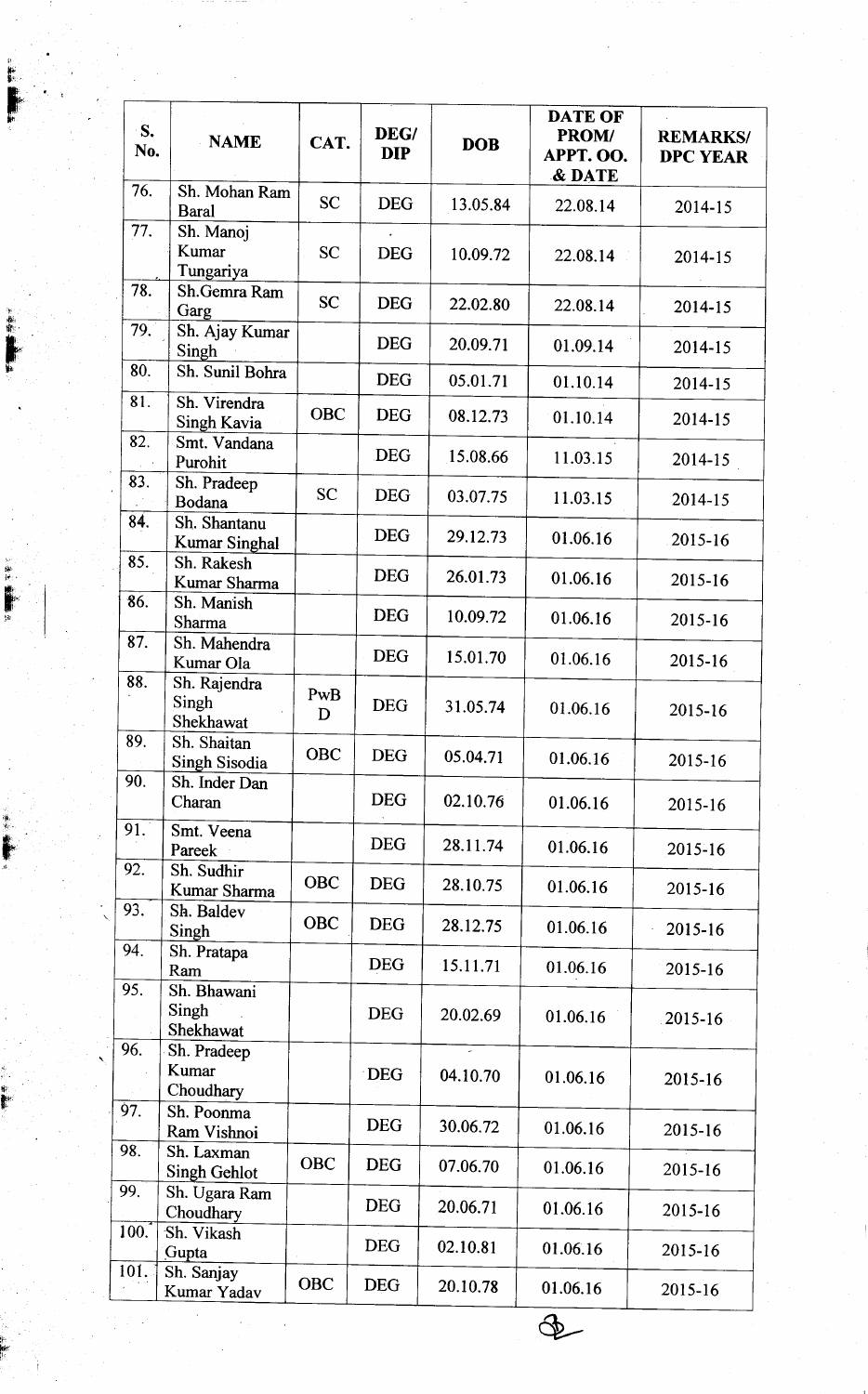| S.<br>No.    | <b>NAME</b>                     | CAT.      | DEG/<br><b>DIP</b> | <b>DOB</b> | <b>DATE OF</b><br><b>PROM/</b><br>APPT. OO.<br>& DATE | <b>REMARKS/</b><br><b>DPC YEAR</b> |
|--------------|---------------------------------|-----------|--------------------|------------|-------------------------------------------------------|------------------------------------|
| 102.         | Sh. Sandeep<br>Dave             |           | <b>DEG</b>         | 23.09.80   | 01.06.16                                              | 2015-16                            |
| 103.         | Sh. Jitendra<br>Tomer           |           | <b>DEG</b>         | 04.02.82   | 01.06.16                                              | 2015-16                            |
| 104.         | Sh. Abdul<br>Majid              |           | <b>DEG</b>         | 20.10.76   | 01.06.16                                              | 2015-16                            |
| 105.         | Sh. Ranjeet<br>Kumar            |           | <b>DEG</b>         | 08.07.79   | 01.06.16                                              | 2015-16                            |
| 106.         | Sh. Bharat<br>Kumar Deora       |           | <b>DEG</b>         | 30.06.81   | 01.06.16                                              | 2015-16                            |
| 107.         | Sh. Manish<br>Kalara            |           | <b>DEG</b>         | 02.11.80   | 01.06.16                                              | 2015-16                            |
| 108.         | Sh.Mukesh<br>Kumar              | <b>SC</b> | <b>DEG</b>         | 05.06.83   | 01.06.16                                              | 2015-16                            |
| 109.         | Sh. Arun<br>Kumar Bodana        | <b>SC</b> | <b>DEG</b>         | 17.06.68   | 01.06.16                                              | 2015-16                            |
| 110.7        | Sh. Ramesh<br>Barupal           | <b>SC</b> | <b>DEG</b>         | 15.05.82   | 01.06.16                                              | 2015-16                            |
| <b>111.</b>  | Sh. Sohan Lal                   | SC        | <b>DEG</b>         | 28.10.84   | 01.06.16                                              | 2015-16                            |
| 112.         | Sh. Pradeep<br>Kumar            | <b>SC</b> | <b>DEG</b>         | 05.09.84   | 01.06.16                                              | 2015-16                            |
| 113.         | Sh. Kheta Ram<br>Panwar         | <b>SC</b> | <b>DEG</b>         | 15.11.77   | 01.06.16                                              | 2015-16                            |
| 114.         | Sh.Deependra<br>Malhotra        | <b>SC</b> | <b>DEG</b>         | 20.06.84   | 01.06.16                                              | 2015-16                            |
| $-115.$      | Sh. Hemant<br>Kumar Aswani      | <b>SC</b> | <b>DEG</b>         | 01.07.84   | 01.06.16                                              | 2015-16                            |
| 116.         | Sh. Shashi Kant<br>Meena        | <b>ST</b> | <b>DEG</b>         | 24.06.85   | 01.06.16                                              | 2015-16                            |
| 117.         | Sh. Rajesh<br>Kumar Meena       | <b>ST</b> | <b>DEG</b>         | 07.10.85   | 01.06.16                                              | 2015-16                            |
| 118.         | Sh. Rajendra<br>Meena           | <b>ST</b> | <b>DEG</b>         | 23.10.86   | 01.06.16                                              | 2015-16                            |
| 119.<br>120. | Sh. Ram Singh<br>Meena          | <b>ST</b> | <b>DEG</b>         | 05.07.80   | 01.06.16                                              | 2015-16                            |
| N<br>121.    | Sh. Rajesh<br>Kumar Buriya      | <b>ST</b> | <b>DEG</b>         | 01.07.88   | 01.06.16                                              | 2015-16                            |
| 122.         | Sh. Manmeet<br>Kumar Pratihar   | <b>ST</b> | <b>DEG</b>         | 01.07.87   | 01.06.16                                              | 2015-16                            |
|              | Sh. Madan Lal<br><b>Beniwal</b> |           | <b>DIP</b>         | 02.07.62   | 232/529<br>25.07.19                                   | 2015-16                            |
| 123.         | Sh. Tej Prakash                 |           |                    |            | w.e.f.<br>01.06.16                                    |                                    |
|              | Gehlot                          |           | <b>DIP</b>         | 06.06.61   | 01.06.16                                              | 2015-16                            |
| 124.         | Sh. Inderjeet<br>Singh Arora    |           | <b>DIP</b>         | 09.09.62   | 05.09.16                                              | 2016-17                            |
| 125.         | Sh. Mohan<br>Singh Rathore      |           | <b>DIP</b>         | 16.02.63   | 05.09.16                                              | 2016-17                            |
| 126.         | Sh. Harish Soni                 |           | <b>DEG</b>         | 03.08.78   | 05.09.16                                              | 2016-17                            |
| 127.7        | Sh. Ishrat Ali<br>Gauri         |           | <b>DEG</b>         | 29.05.81   | 05.09.16                                              | 2016-17                            |
| 128.         | Sh. Kailash<br>Choudhary        |           | <b>DEG</b>         | 12.12.78   | 05.09.16                                              | 2016-17                            |
| 129.         | Sh. Jitendra                    |           | <b>DEG</b>         | 13.02.78   | 05.09.16                                              | 2016-17                            |
|              |                                 |           |                    |            |                                                       |                                    |

l, Ir' Fh

m, flr  $\blacksquare$ 

[,tt'

F.

tl \$tl l\*: F ii,

r

4i ir' \*  $\blacksquare$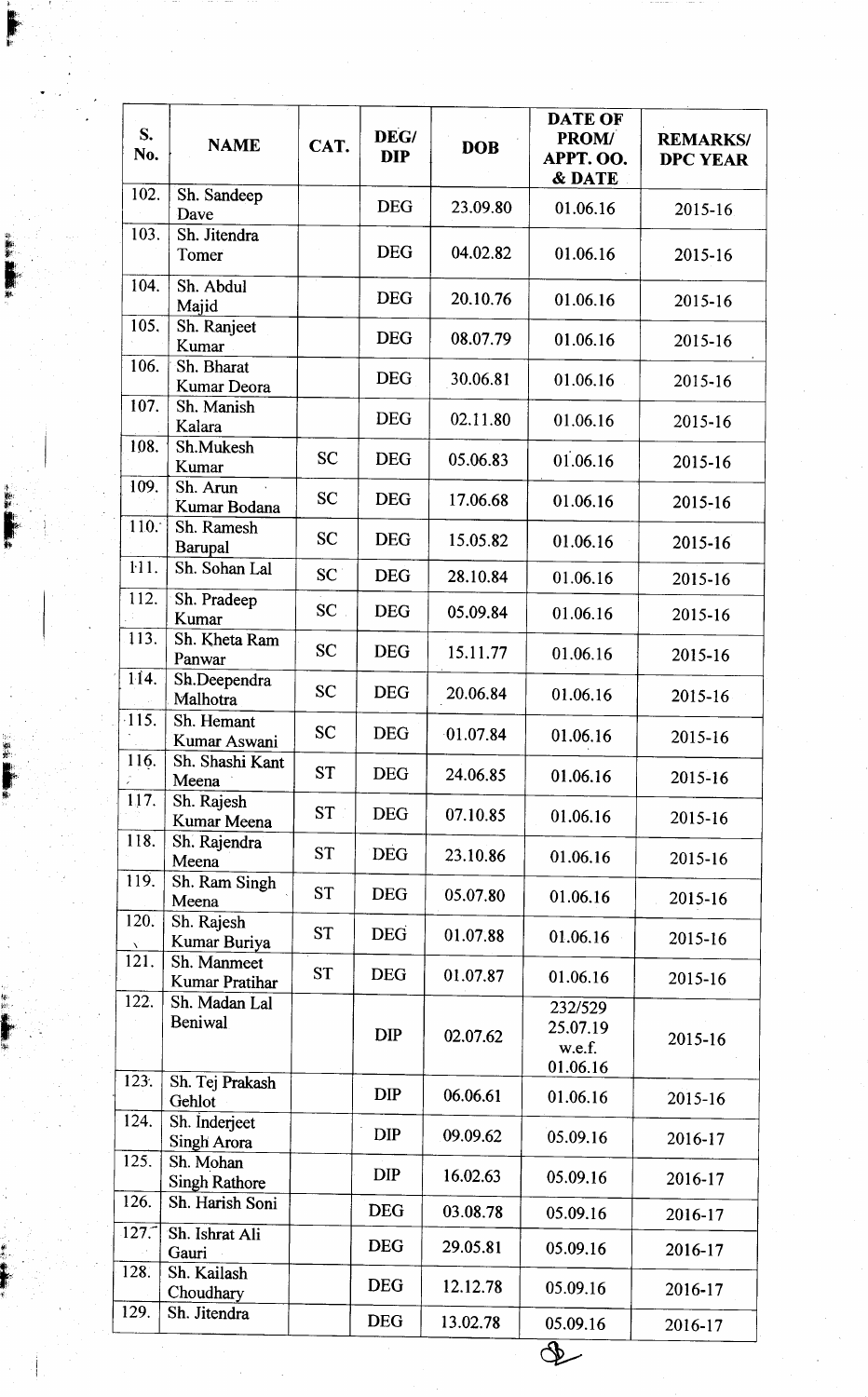| $S_{\cdot}$<br>No. | <b>NAME</b>                         | CAT.      | DEG/<br><b>DIP</b> | <b>DOB</b>  | <b>DATE OF</b><br>PROM/<br>APPT. OO.<br>& DATE | <b>REMARKS/</b><br><b>DPC YEAR</b> |
|--------------------|-------------------------------------|-----------|--------------------|-------------|------------------------------------------------|------------------------------------|
|                    | Singh<br>Shekhawat                  |           |                    |             |                                                |                                    |
| 130.               | Sh. Sita Ram<br>Chouhan             | <b>SC</b> | <b>DIP</b>         | $-15.06.77$ | 05.09.16                                       | 2016-17                            |
| 131.               | Sh. Amart Lal<br>Jatav              | <b>SC</b> | <b>DIP</b>         | 26.01.81    | 05.09.16                                       | 2016-17                            |
| 132.               | Sh. Nishant<br>Dhunna               |           | <b>DEG</b>         | 18.10.93    | 677/1414<br>dt.01.02.17                        | DR 2016-17                         |
| 133.               | Sh. Sanjay Saran                    |           | <b>DEG</b>         | 15.04.93    | 677/1414<br>dt.01.02.17                        | DR 2016-17                         |
| 134.               | Sh. Govind Nath                     |           | <b>DEG</b>         | 18.04.94    | 677/1414<br>dt.01.02.17                        | DR 2016-17                         |
| 135.               | Sh. Anil Sheoran                    |           | <b>DEG</b>         | 22.05.93    | 677/1414<br>dt.01.02.17                        | DR 2016-17                         |
| 136.               | Sh. Veer Singh                      |           | <b>DEG</b>         | 03.02.93    | 677/1414<br>dt.01.02.17                        | DR 2016-17                         |
| 137.               | Sh. Bhajan Lal<br>Matwala           |           | <b>DEG</b>         | 23.08.93    | 677/1414<br>dt.01.02.17                        | DR 2016-17                         |
| 138.               | Sh. Rakesh<br>Kumar                 |           | <b>DEG</b>         | 01.08.92    | 677/1414<br>dt.01.02.17                        | DR 2016-17                         |
| 139.               | Sh. Naveen<br>Kumar Yadav           |           | <b>DEG</b>         | 24.08.93    | 677/1414<br>dt.01.02.17                        | DR 2016-17                         |
| 140.               | Sh. Rajendra<br>Legha               |           | <b>DEG</b>         | 21.012.91   | 677/1414<br>dt.01.02.17                        | DR 2016-17                         |
| 141.               | Sh. Rahul<br>à.<br>Choudhary        |           | <b>DEG</b>         | 09.10.92    | 677/1414<br>dt.01.02.17                        | DR 2016-17                         |
| 142.               | Ms. Yogita                          |           | <b>DEG</b>         | 15.06.92    | 677/1414<br>dt.01.02.17                        | DR 2016-17                         |
| 143.               | Sh. Pushpender<br>Singh             | <b>SC</b> | <b>DEG</b>         | 03.09.89    | 677/1414<br>dt.01.02.17                        | DR 2016-17                         |
| 144.               | Sh. Mukesh<br>Kumar Dewra           | <b>SC</b> | <b>DEG</b>         | 21.010.92   | 677/1414<br>dt.01.02.17                        | DR 2016-17                         |
| 145.               | Ms. Rekha<br>Choudhary              |           | <b>DEG</b>         | 25.05.89    | 677/1414<br>dt.01.02.17                        | DR 2016-17                         |
| 146.               | Ms. Jyoti Panwar                    |           | <b>DEG</b>         | 27.07.92    | 677/1414<br>dt.01.02.17                        | DR 2016-17                         |
| 147.               | Ms. Anuradha<br>Ujjwal              |           | <b>DEG</b>         | 12.09.83    | 677/1414<br>dt.01.02.17                        | DR 2016-17                         |
| 148.               | Sh. Deepak<br>Mourya                | <b>SC</b> | <b>DEG</b>         | 03.09.93    | 677/1414<br>dt.01.02.17                        | DR 2016-17                         |
| 149.               | Sh. Arun                            | <b>ST</b> | <b>DEG</b>         | 16.10.92    | 677/1414<br>dt.01.02.17                        | DR 2016-17                         |
| 150.               | Sh. Love Kumar<br>Meena             | <b>ST</b> | <b>DEG</b>         | 12.04.90    | 677/1414<br>dt.01.02.17                        | DR 2016-17                         |
| 151.               | Sh. Naresh<br>Kumar                 |           | <b>DEG</b>         | 06.06.93    | 677/1414<br>dt.01.02.17                        | DR 2016-17                         |
| 152.               | Sh. Virendra<br><b>Singh Panwar</b> |           | <b>DEG</b>         | 29.12.80    | 01.09.17                                       | 2017-18                            |
| 153.<br>154.       | Sh. Anil Kumar<br>Sh.Ramsukh        |           | <b>DEG</b>         | 12.11.82    | 01.09.17                                       | 2017-18                            |
|                    | Dudi                                |           | <b>DEG</b>         | 11.06.79    | 01.09.17                                       | 2017-18                            |
| 155.               | Sh. Dilip<br>Kumar Sharma           |           | <b>DEG</b>         | 18.02.81    | 01.09.17                                       | 2017-18                            |
|                    |                                     |           |                    |             |                                                |                                    |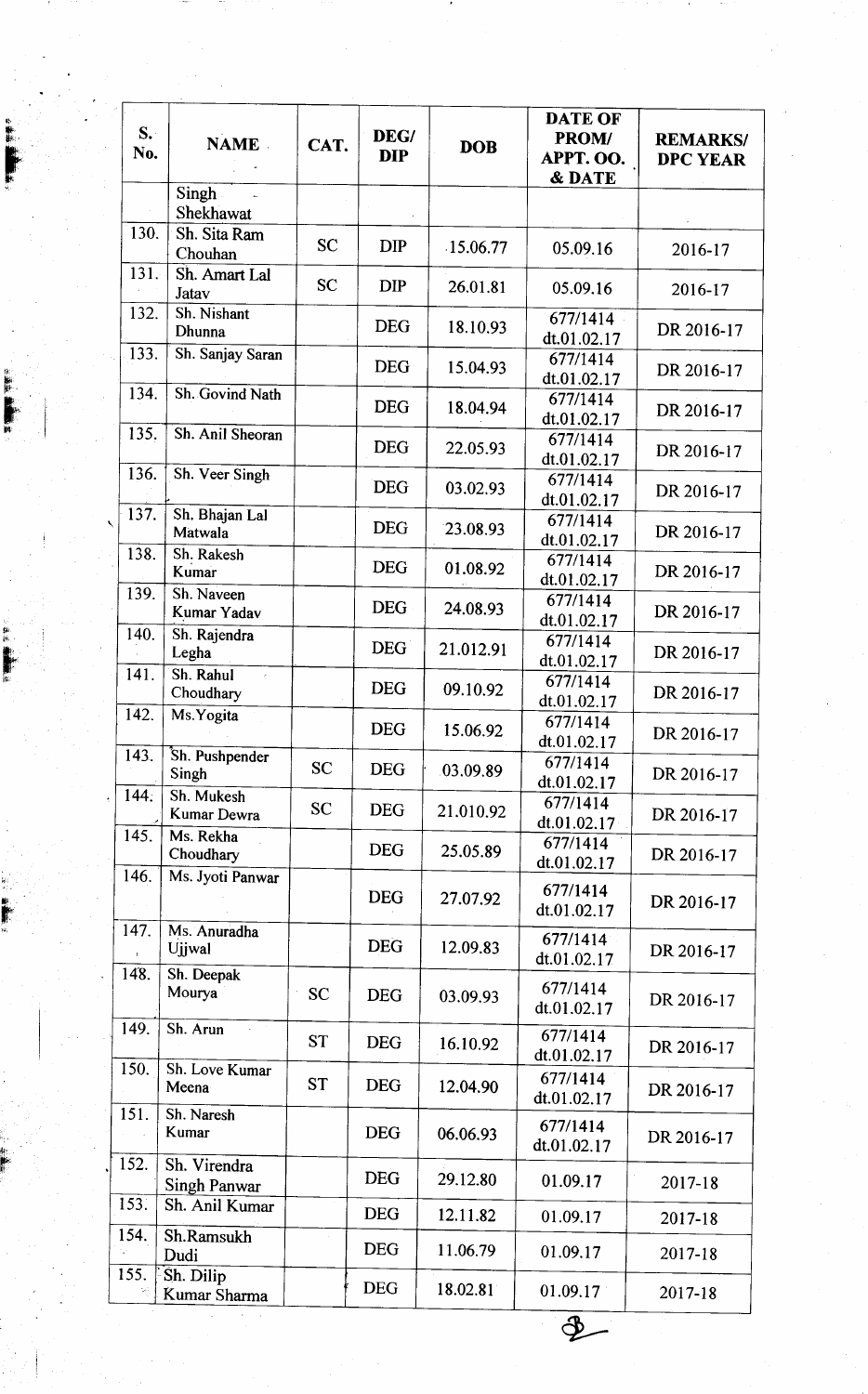| S.<br>No. | <b>NAME</b>                          | CAT.       | DEG/<br><b>DIP</b> | <b>DOB</b> | <b>DATE OF</b><br>PROM/<br>APPT. OO.<br>& DATE | <b>REMARKS/</b><br><b>DPC YEAR</b> |
|-----------|--------------------------------------|------------|--------------------|------------|------------------------------------------------|------------------------------------|
| 156.      | Sh. Surendra                         |            |                    |            | 525/1143                                       |                                    |
|           | Senwar                               |            | <b>DEG</b>         |            | 20.12.19                                       |                                    |
|           |                                      |            |                    | 05.08.79   | w.e.f.                                         | 2017-18                            |
| 157.      | Sh. Parveen                          |            | <b>DEG</b>         | 11.10.77   | 01.09.17<br>01.09.17                           | 2017-18                            |
| 158.      | Parihar<br>Sh. Mahesh                |            |                    |            |                                                |                                    |
|           | Kumar Nagar                          |            | <b>DEG</b>         | 12.03.78   | 01.09.17                                       | 2017-18                            |
| 159.      | Sh. Gajendra<br>Devra                |            | <b>DEG</b>         | 09.01.81   | 01.09.17                                       | 2017-18                            |
| 160.      | Sh.                                  |            |                    |            | 02.01.19                                       |                                    |
|           | Purushottam<br>Nagar                 |            | <b>DEG</b>         | 09.10.80   | w.e.f.                                         | 2017-18                            |
| 161.      | Sh.Dinesh Soni                       |            | <b>DEG</b>         | 01.07.77   | 01.09.17<br>01.09.17                           | 2017-18                            |
| 162.      | Sh. Devendra                         |            |                    |            |                                                |                                    |
|           | Vyas                                 |            | <b>DEG</b>         | 01.07.75   | 01.09.17                                       | 2017-18                            |
| 163.      | Sh. Chandra<br>Shekhar Ojha          |            | <b>DEG</b>         | 05.07.84   | 01.09.17                                       | 2017-18                            |
| 164.      | Sh. Hanuman<br><b>Singh Jhakar</b>   |            | <b>DIP</b>         | 10.02.63   | 01.09.17                                       | 2017-18                            |
| 165.      | Sh. Jitendra K.<br>Chawala           |            | <b>DIP</b>         | 14.11.65   | 01.09.17                                       | 2017-18                            |
| 166.      | Sh.Manga Ram                         |            | <b>DIP</b>         | 04.04.66   | 01.09.17                                       |                                    |
| 167.      | Choudhary<br>Sh. Sayar Ram           |            |                    |            |                                                | 2017-18                            |
|           | Vishnoi:                             |            | <b>DIP</b>         | 12.06.62   | 01.09.17                                       | 2017-18                            |
| 168.      | Sh. Bhoma Ram<br>Choudhary           |            | <b>DIP</b>         | 24.05.63   | 01.09.17                                       | 2017-18                            |
| 169.      | Sh. Sushil<br>Kumar Verma            | <b>SC</b>  | <b>DIP</b>         | 01.07.76   | 01.09.17                                       | 2017-18                            |
| 170.      | Sh.Chhagan Lal<br>Meena              | <b>ST</b>  | <b>DIP</b>         | 20.04.80   | 01.09.17                                       | 2017-18                            |
| 171.      | Sh. Mukesh<br>Kumar Meena            | <b>ST</b>  | <b>DIP</b>         | 22.06.76   | 01.09.17                                       | 2017-18                            |
| 172.      | Sh. Amit Roat                        | <b>ST</b>  | <b>DIP</b>         | 01.02.76   | 01.09.17                                       | 2017-18                            |
| 173.      | Sh. Inderjeet                        | <b>ST</b>  | <b>DIP</b>         | 14.03.78   | 01.09.17                                       | 2017-18                            |
| 174.      | Meena<br>Sh. Ramesh                  |            |                    |            |                                                |                                    |
|           | Kumar                                |            | <b>DEG</b>         | 15.09.91   | 17/21 dt.<br>06.04.17                          | DR 2016-17                         |
| 175.      | Sh. Shashi Kant<br>Kulharia          |            | <b>DEG</b>         | 02.01.94   | 224/383 dt.<br>13.06.2017                      | DR 2016-17                         |
| 176.      | Sh. Vikram<br>Gurjar                 | <b>SBC</b> | <b>DEG</b>         | 17.12.92   | 224/383 dt.<br>13.06.2017                      | DR 2016-17                         |
| 177.      | Sh. Gaurav<br>Goswami                | <b>GEN</b> | <b>DEG</b>         | 08.02.83   | 343/646<br>29.08.18                            | 2018-19                            |
| 178.      | Sh. Sanjeev K.<br><b>Bansal</b>      | GEN :      | <b>DEG</b>         | 10.09.78   | 343/646<br>29.08.18                            | 2018-19                            |
| 179.      | Sh. Sandeep<br><b>Tater</b>          | <b>GEN</b> | <b>DEG</b>         | 16.08.81   | 343/646<br>29.08.18                            | 2018-19                            |
| 180       | Sh. Bhupendra<br>Singh<br>Rajpurohit | <b>GEN</b> | <b>DEG</b>         | 16.04.84   | 343/646<br>29.08.18                            | 2018-19                            |
|           |                                      |            |                    |            |                                                |                                    |

**p** 

 $\frac{1}{2}$ ti #'

s"

 $\frac{1}{2}$ 

!\* l5 fli fr'

! i; Ir' +:

ll. lr' ;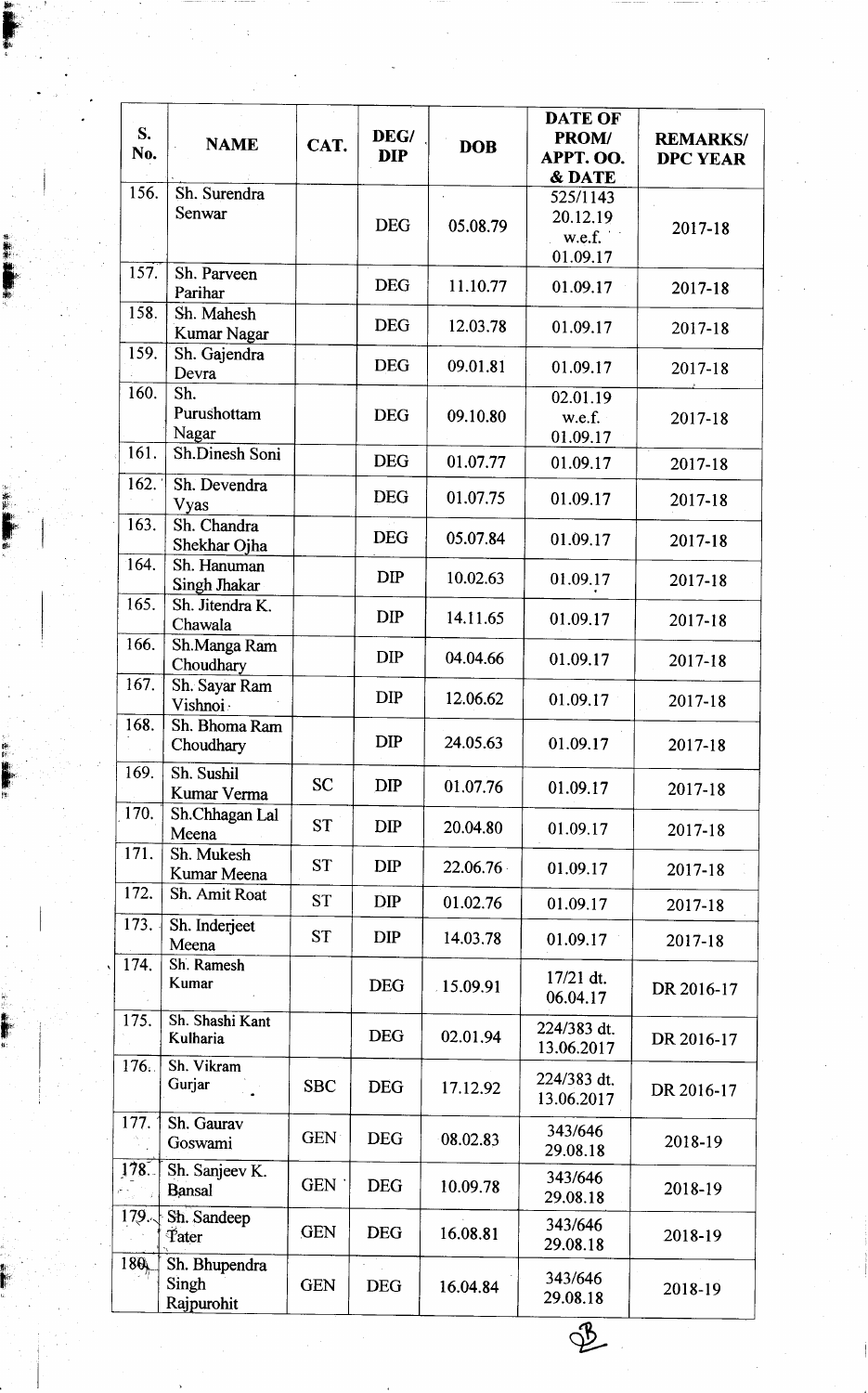| S.<br>No. | <b>NAME</b>                 | CAT.       | DEG/<br><b>DIP</b> | <b>DOB</b> | <b>DATE OF</b><br>PROM/<br>APPT. OO.<br><b>&amp; DATE</b> | <b>REMARKS/</b><br><b>DPC YEAR</b> |
|-----------|-----------------------------|------------|--------------------|------------|-----------------------------------------------------------|------------------------------------|
| 181.      | Sh. Om Prakash              | <b>OBC</b> | <b>DEG</b>         | 31.07.83   | 343/646<br>29.08.18                                       | 2018-19                            |
| 182.      | Sh. Naveen<br>Kumar         | OBC        | <b>DEG</b>         | 04.07.80   | 343/646<br>29.08.18                                       | 2018-19                            |
| 183.      | Sh. Rajesh<br>Kumar Soni    | <b>OBC</b> | <b>DEG</b>         | 03.03.83   | 343/646<br>29.08.18                                       | 2018-19                            |
| 184.      | Sh. Harsh<br>Vaishnav       | <b>OBC</b> | <b>DEG</b>         | 11.08.82   | 343/646<br>29.08.18                                       | 2018-19                            |
| 185.      | Smt. Madan<br>Kanwar Ashwat | OBC        | <b>DEG</b>         | 04.04.82   | 518/1111<br>11.12.19<br>w.e.f.<br>29.08.18                | 2018-19                            |
| 186.      | Smt. Priyanka<br>Choudhary  | <b>OBC</b> | <b>DEG</b>         | 15.09.82   | 343/646<br>29.08.18                                       | 2018-19                            |
| 187.      | Smt. Kalpana<br>Acharya     | <b>OBC</b> | <b>DEG</b>         | 12.12.84   | 343/646<br>29.08.18                                       | 2018-19                            |
| 188.      | Smt. Shweta<br>Thanvi       | <b>GEN</b> | <b>DEG</b>         | 13.02.83   | 343/646<br>29.08.18                                       | 2018-19                            |
| 189.      | Smt. Sarika<br>Yadav        | <b>GEN</b> | <b>DEG</b>         | 25.06.80   | 675/1125<br>02.01.19                                      | 2018-19<br>w.e.f 29.08.18          |
| 190.      | Sh. Shiv Kumar<br>Pathak    | <b>GEN</b> | <b>DEG</b>         | 02.09.77   | 343/646<br>29.08.18                                       | 2018-19                            |
| 191.      | Sh. Dinesh<br>Kumar Yadav   | <b>GEN</b> | <b>DEG</b>         | 28.08.83   | 676/1126<br>02.01.19                                      | 2018-19<br>w.e.f 29.08.18          |
| 192.      | Sh. Bhupendra<br>Lavaniya   | <b>GEN</b> | <b>DEG</b>         | 07.06.82   | 343/646<br>29.08.18                                       | 2018-19                            |
| 193.      | Sh. Mukesh<br>Satyani       | <b>GEN</b> | <b>DEG</b>         | 01.07.81   | 343/646<br>29.08.18                                       | 2018-19                            |
| 194.      | Ms. Preeti<br>Goyal         | <b>SC</b>  | <b>DEG</b>         | 14.04.85   | 343/646<br>29.08.18                                       | 2018-19                            |
| 195.      | Sh. Narendra<br>Songara     | <b>SC</b>  | <b>DEG</b>         | 22.08.85   | 532/832<br>05.10.18                                       | 2018-19<br>w.e.f 29.08.18          |
| 196.      | Sh. Saroj<br>Kumari         | <b>SC</b>  | <b>DEG</b>         | 14.06.87   | 343/646<br>29.08.18                                       | 2018-19                            |
| 197.      | Sh. Manish<br>Rodiwal       | <b>SC</b>  | <b>DEG</b>         | 29.11.81   | 521/1123<br>16.12.19                                      | 2018-19                            |
| 198.      | Sh. Mithilesh<br>Kumar      | <b>SC</b>  | <b>DEG</b>         | 06.08.86   | 343/646<br>29.08.18                                       | $.2018 - 19$                       |
| 199.      | Sh. Shivkesh<br>Jareda      | <b>ST</b>  | <b>DEG</b>         | 05.07.88   | 343/646<br>29.08.18                                       | 2018-19                            |
| 200.      | Sh. Amit Karol              | <b>ST</b>  | <b>DEG</b>         | 15.05.85   | 535/835<br>05.10.18                                       | 2018-19                            |
| 201.      | Sh. Ashok<br>Kumar Meena    | <b>ST</b>  | <b>DEG</b>         | 02.07.89   | 343/646<br>29.08.18                                       | 2018-19                            |

 $\mathbf{r}$ #,

F

{\*. Ffi'.

fi

lH lslr ' Iti  $\blacksquare$ 

i, lr r'

Hi F

o-.